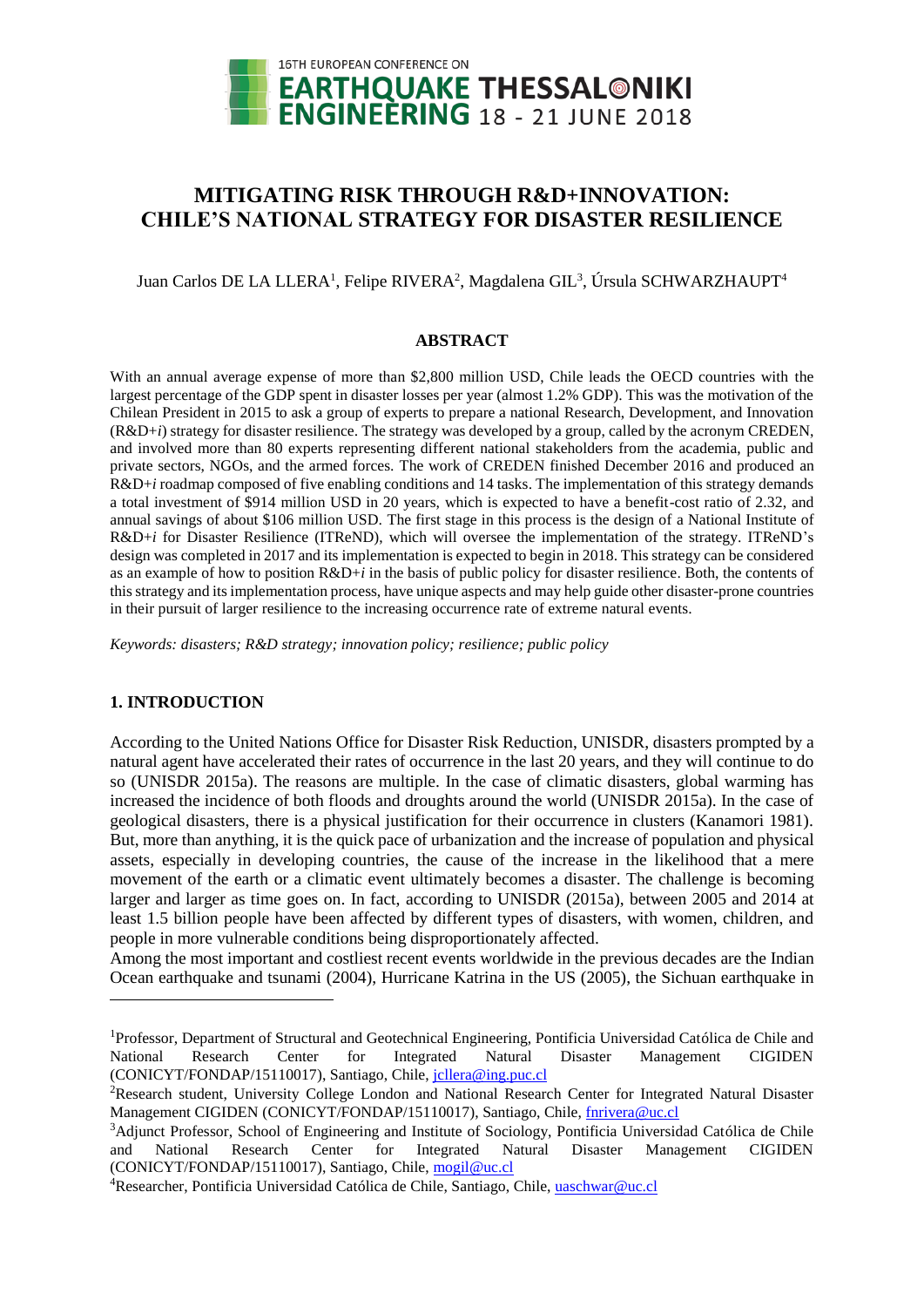China (2008), the earthquakes in Haiti and Chile (2010), and the earthquake in Japan (2011) (Munich RE 2016). These catastrophes have confronted the world with its most difficult reconstruction challenges since the aftermath of World War II (Fengler et al. 2008), providing a demanding test to check the current state of resilience of our nations.

In the case of Chile, in the last one hundred years the country has been subjected to more than 75 earthquakes Magnitude  $M_s$  7.0 or larger, 11 large volcanic eruptions, 8 major wildfires, and 16 disasters caused by severe climate events, including droughts, flash floods, landslides, and extreme cold waves with heavy snowfall in the so-called "white earthquakes" (CREDEN 2016). Furthermore, only considering the last 10 years, the country has an impressive record, including some of the most devastating events of its history. Five volcano eruptions, four large earthquakes, three major fires affecting both urban spaces and wilderness, and two catastrophic landslides had struck the country since 2007. This includes the devastating  $M_W$  8.8 earthquake and tsunami of central-south Chile in February 2010 that affected 69% of Chile's territory, more than 75% of its population, and left more than 370,000 buildings damaged, with a total amount of damage of \$30 billion USD equivalent to 18% of the country's Gross Domestic Product (GDP) (de la Llera et al. 2017). Not surprisingly, among the countries of the Organisation for Economic Co-operation and Development (OECD), Chile is considered the most exposed to disasters of natural origin, with 54% of its population and 12.9% of its territory exposed to three or more types of hazards (Dilley et al. 2005). This also means that Chile has the largest percentage of annual GDP spent in disaster recovery among these countries (~1.2%).

However, this often dismaying situation has had some unplanned positive externalities. First, the country has gained experience in dealing with emergency situations. This is clear when we compare the amount of damage and casualties of the last events considered with those 100, 50, or 10 years ago. But, more importantly, the Chilean state has improved its resilience in terms of prevention, mitigation, and recovery capacities as well. Today, and especially after the major events of the last decade mentioned above, the issue has gained traction among the political, public, and private sectors. This has had important consequences. For example, after the earthquake and tsunami of 2010, the world was both shocked by the event and surprised by the low number of casualties and damage relative to the magnitude of the event. More recently, the earthquakes in north Chile in 2014 and 2015 confirmed this trend of increased resilience since the overall toll was an estimate of 21 deaths and around two hundred wounded people, along with a rapid economic recovery of the affected areas.

Overall, it is believed that Chile has been able to deal reasonably well with these disasters, simultaneously strengthening its institutional capacities throughout the process (Gil 2016). Figure 1 presents a summarized timeline with the seven most important Chilean earthquakes since 1900, and the most significant changes in the institutions and related codes as a result of these events. It is apparent that after every major earthquake in the history of the country, new state capacities have been developed in order to increase risk management in general and seismic regulation in specific (Gil 2016). For example, the earthquake of 1906 meant the creation of the first National Seismological Center, a pioneer institution in the country that advocated for seismic construction codes since its beginning. These codes saw light after another event, the 1928 earthquake in Talca, with the creation of the General Construction Law (OGUC). As presented in Figure 1, rules for construction in the country have been updated after almost every earthquake in its history. Housing policy is another area that has suffered major changes thanks to large earthquakes, a trend that starts with the creation of the Corporation of Reconstruction (CRA) after the 1939 event and continues until today in the form of the Ministry of Housing and Urbanism. And finally, in order to manage emergencies, since the great Chilean earthquake of 1960 in the lake district of Valdivia, the country has had a National Emergency Office (ONEMI), which will soon be transformed into the National Service of Risk and Emergency Management.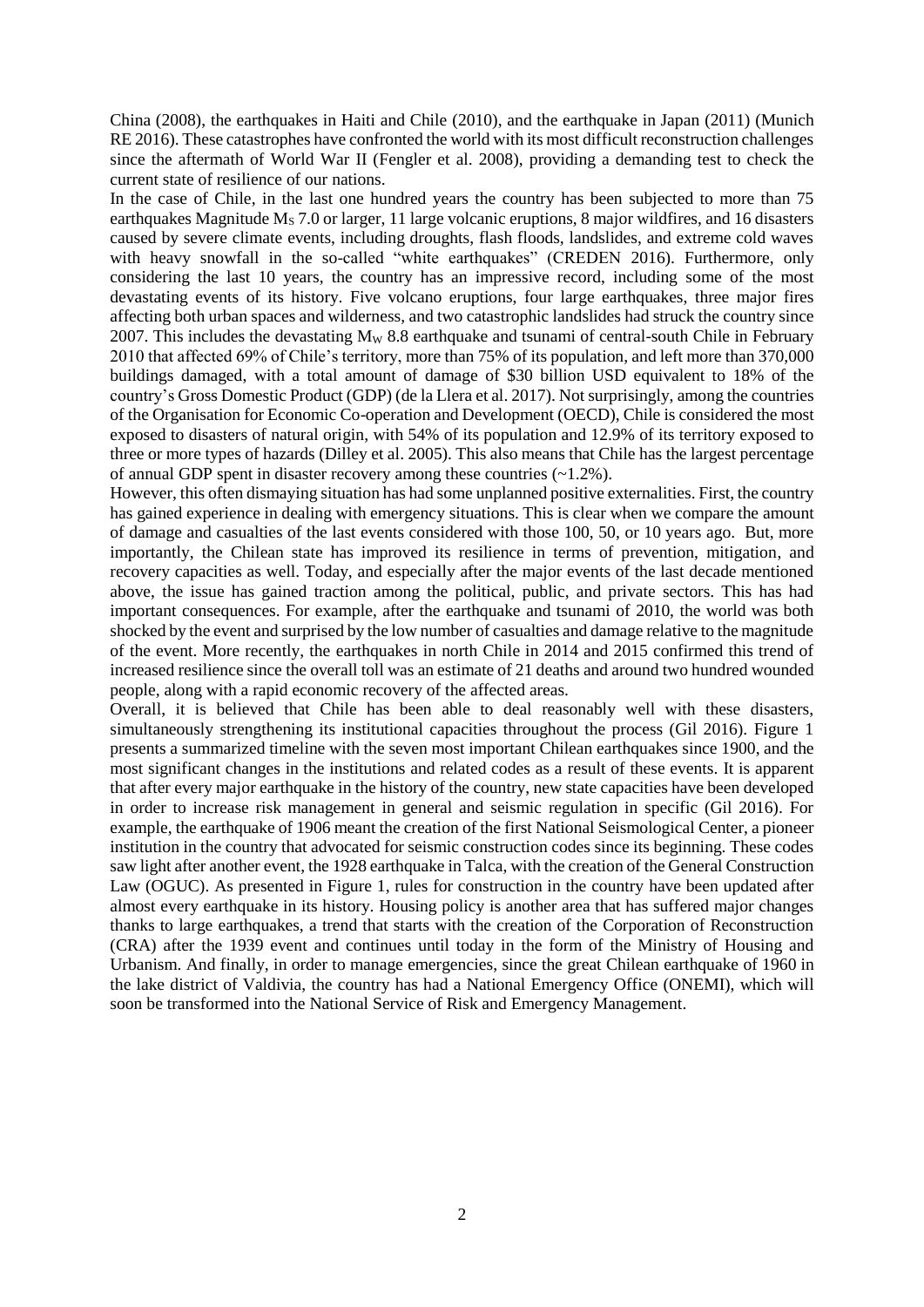

Figure 1. Most significant landmarks in the institutional legacy of Chilean earthquakes since 1906 (reproduced and translated from CREDEN 2016)

But not only earthquakes have generated institutional changes. Other examples abound, like the creation of the Southern Andes Volcano Observatory (OVDAS) after the 2008 Chaitén volcano eruption, the strengthening of the Hydrographic and Oceanographic Service of the Navy (SHOA) and the creation of a new Tsunami Early Warning Center as a result of the 2010 event, and new regulations and institutional changes under discussion now, such as the creation of a new National Forest Service, which replaces the current National Forest Administration unit, CONAF. In summary, it is true that the State has lost enormous resources in Chile due to past disasters but has also gained adequate training in dealing with these extreme events.

However, there is also a consensus that the route to resilience is not straight forward, and Chile is still in its beginnings; there is much to be done to adequately prevent, respond, recover, and mitigate from the devastating effects of these events. For instance, changes in urban planning and land use regulations, the continuous updating of building codes, and the development of insurance contracts that allow for a better economic recovery of the population are all examples of important needs. Although the country is considered to be well prepared to deal with its hazardous territory, it should also be acknowledged that there are significant challenges that still need to be addressed, or continuously come up, to achieve resilience.

In this context, and strongly influenced by the difficulties of the last 10 years in terms of disaster risk management and reduction in the country, the government created in 2016 the National Commission of Research, Development, and Innovation (R&D+*i*) for Disaster Resilience (CREDEN). The presidential mandate for this commission starts with the conviction that a key element of the risk management cycle rests in the development of relevant R&D+*i*. This is probably the most innovative aspect of the strategy and the corresponding public policy, since it will place research, development, and innovation at the core of the policy, which is rather unusual in Chile.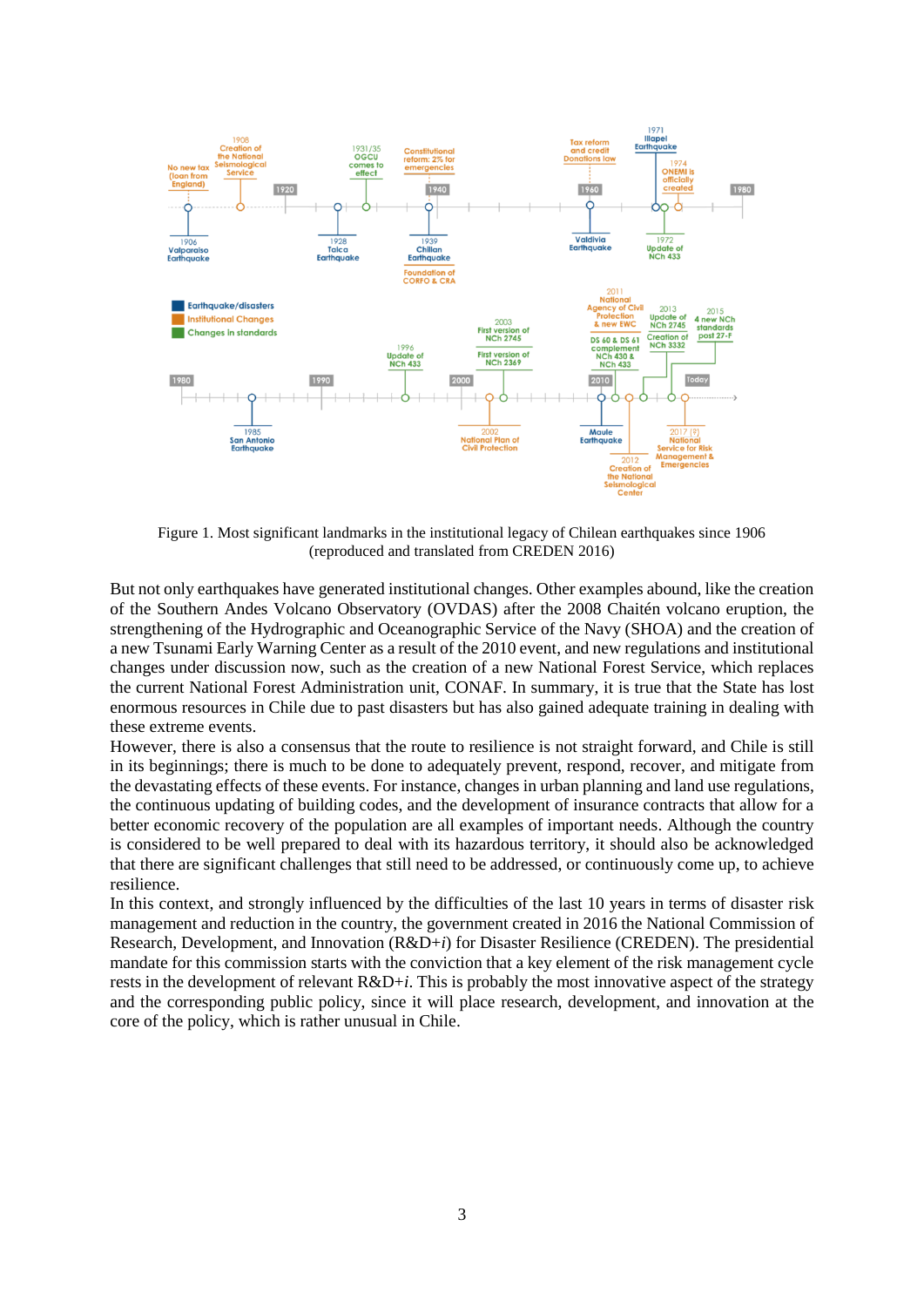### **2. THE NATIONAL COMMISSION OF RESEARCH, DEVELOPMENT, AND INNOVATION FOR DISASTER RESILIENCE, CREDEN**

### *2.1 The Origins of CREDEN*

Two set of Chilean policies area relevant for the development of CREDEN. On one side, the Chilean *National Policy for Disaster Risk Management* constitutes a framework for Chile to create a comprehensive plan for prevention, response, and recovery after disasters (ONEMI 2014). The policy is linked with the Hyogo Framework for Action 2005-2015 and the Sendai Framework for Disaster Risk Reduction 2015-2030. Consequently, it recognizes that the State has a crucial role in reducing disaster risk and adding new responsibilities to local governments, the private sector, and academia, among other relevant stakeholders. Moreover, the Sendai Framework highlights the role of R&D+*i* for resilience in order to achieve the objectives presented by the framework. This has been incorporated in the Chilean National Plan in the form of a specific objective, to further develop the scientific capacities of the country (ONEMI 2016), for which the strategy deployed by CREDEN is an initial effort.

On another side, CREDEN's strategy is also connected with the Chilean *Strategy for Science, Technology, and Innovation*. The National Council of Innovation for the Development (CNID) is the state institution in charge of developing this strategy, which was delivered to the President in 2015. Its objective is to foster applied research and innovation in the country, defining a roadmap for the development of effective R&D+*i*. In this context, one of the recommendations made by CNID is to define priority areas that will guide the efforts in science, technology, and innovation (CNID 2015). Following this line of thought, the President announced in 2016 that one of the priority areas for the development of R&D+*i* in the country should be disaster resilience. Consequently, it can be highlighted that CREDEN resulted from a direct mandate of the Chilean President.

Therefore, the strategy developed by CREDEN is the product of a convergence of both policies, with a two-fold general objective: to use science, technology, and innovation to achieve a higher standard in physical and social resilience of communities exposed to natural hazards, and to make the Chilean expertise in dealing with disasters a differentiating innovative and sustainable advantage for the country. Finally, it was taken into account that Chile is not the only country searching for improved resilience. In this context, the reports *Disaster Resilience: A National Imperative* (NRC 2012) and *National Earthquake Resilience: Research, Implementation and Outreach* (NRC 2011), developed by the National Research Council of the United States, were of great importance for the development of this strategy.

### *2.2 Operation of CREDEN*

The motivation for CREDEN was to make Chile a more resilient country through R&D+*i*. The question that guided CREDEN's work was: what would it be needed, in terms of R&D+*i*, to increase the country's resilience to extreme natural events? For this purpose, the scope of the commission was narrowed down to only include the case of low-probability extreme events with large social, physical, environmental, and economic impact. In this context, it focused only in six types of hazards, corresponding to the most relevant threats to Chile: earthquakes, tsunamis, volcanic eruptions, landslides, extreme weather phenomena (e.g. droughts and flash floods), and wildfires. In addition, the strategy recognizes the complex nature of these phenomena and considers their interdependency and multidimensional nature, which is expressed in different phases of the risk management cycle.

The meetings of the Commission lasted a full year, from January through December 2016. Four large goals were tackled by CREDEN in the strategy: (i) to improve the physical and social disaster resilience of the country; (ii) to develop cost-effective tools to assess the response, risk, and resilience of physical and social systems; (iii) to deepen the understanding of the physical processes associated with the natural hazards as well as our physical and social exposure; and (iv) to transform the concern of disasters of natural origin into a sustainable innovative advantage to develop the country. A Central Committee (Board) and four Subcommittees were formed to address different dimensions of the strategy. The Board was formed by 27 experts from the academy, armed forces, industry, and the political sector. The work of the Subcommittees allowed including more experts to the development of the strategy; on average, each Subcommittee was integrated by 15 permanent members, but, overall, more than 80 experts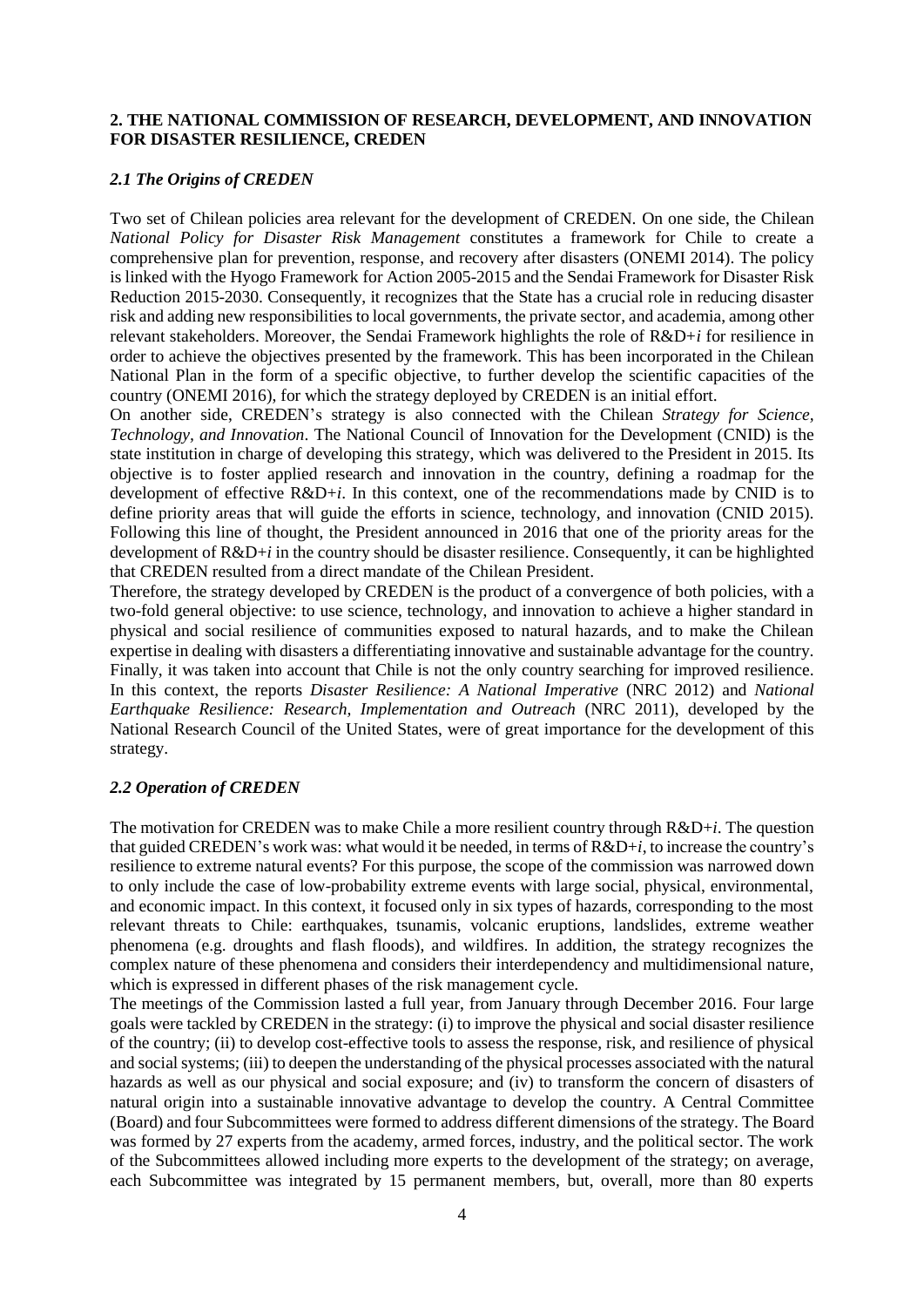participated in all of them. Additionally, the work of CREDEN was supported by two teams, a technical staff led by the President of CREDEN, and an executive group under the supervision of CNID.

Each Subcommittee had the mission of delivering the strategy to tackle one of the four large goals: (i) *Resilience*; (ii) *Response and Risk Assessment*, (iii) *Physical Processes and Exposure*; and (iv) *Innovation for the Development*. The *Resilience* group focused on proposing R&D+*i* recommendations with a strong social emphasis, i.e., bringing communities and people into research and taking advantage of their local knowledge and culture. The second group, *Response and Risk Assessment*, placed an emphasis on two aspects: first, on the importance of developing front-end stochastic and simulation tools for risk and resilience evaluation; and second, to properly transfer these results into the communities and decision-makers. The group of *Physical Processes and Exposure* focused on designing a roadmap to better understand the processes associated with the natural physical phenomena leading to disasters, as well as the actual physical exposure. The tasks were tackled from the perspective of what scientific knowledge is needed to improve the risk management and the resilience of communities to disasters. Finally, the Subcommittee of *Innovation for the Development* approached its goal by identifying the singularity of Chile in terms of its large geographical diversity and high severity of natural hazards across its territory, and transforming it into a sustainable competitive advantage worldwide in the form of a technological industry of products and services.

To provide a global perspective into the strategy, CREDEN was accompanied by an International Board of Experts (IBE) in disaster resilience, total of six, which helped in the assessment of the progress of the strategy and provided feedback according to their local and global experiences. The IBE visited Chile and met with the Board of CREDEN to criticize and suggest specific notes for the strategy. Additionally, they gave an open seminar in Santiago to present their research and professional work to the Chilean community. The work with the IBE was of extraordinary importance to build the final strategy, and it is fair to say that some ideas presented in the strategy came directly from this discussion.

### **3. THE R&D+I STRATEGY FOR DISASTER RESILIENCE**

The strategy was presented to the President on December 20<sup>th</sup>, 2016. The final document, *Toward a Disaster Resilient Chile: An Opportunity* (CREDEN 2016), contains the roadmap to increase resilience to disasters of natural origin in Chile through R&D+*i*. It was structured around fourteen tasks describing the medium- and long-term guidelines for science, technology, and innovation on disaster resilience in the country. They are accompanied by a set of five enabling conditions to be developed to provide the country with the adequate institutional structure, resources, and capacities to implement, develop, upgrade, and sustain the strategy in time. The elements of the strategy are summarized in Table 1.

| <b>Purpose</b>    | To make Chile a more resilient country to natural risks by means of original $R\&D+i$<br>responses that will have a positive impact on its development |                                   |                                    |                               |  |
|-------------------|--------------------------------------------------------------------------------------------------------------------------------------------------------|-----------------------------------|------------------------------------|-------------------------------|--|
| Core              | $\bullet$ R&D+ <i>i</i> of excellence, which is sensitive to physical and social contexts                                                              |                                   |                                    |                               |  |
| values            | • A commitment with the quality of life and well-being of the exposed people and<br>communities                                                        |                                   |                                    |                               |  |
|                   | • An aspiration to achieve natural risks equity for the population<br>• The promotion of responsible and significant participation of all stakeholders |                                   |                                    |                               |  |
|                   |                                                                                                                                                        |                                   |                                    |                               |  |
|                   | • The generation of a resilient culture for Chile<br>• $R\&D+i$ that supports effective governance in natural risks management                         |                                   |                                    |                               |  |
|                   |                                                                                                                                                        |                                   |                                    |                               |  |
| <b>Dimensions</b> | Social                                                                                                                                                 | Dimension of                      | Physical dimension                 | Dimension of                  |  |
|                   | dimension of<br>resilience                                                                                                                             | risk simulation<br>and management | of natural hazards<br>and exposure | projection for<br>development |  |

Table 1. Summary of the elements of CREDEN's strategy (adapted from CREDEN 2016).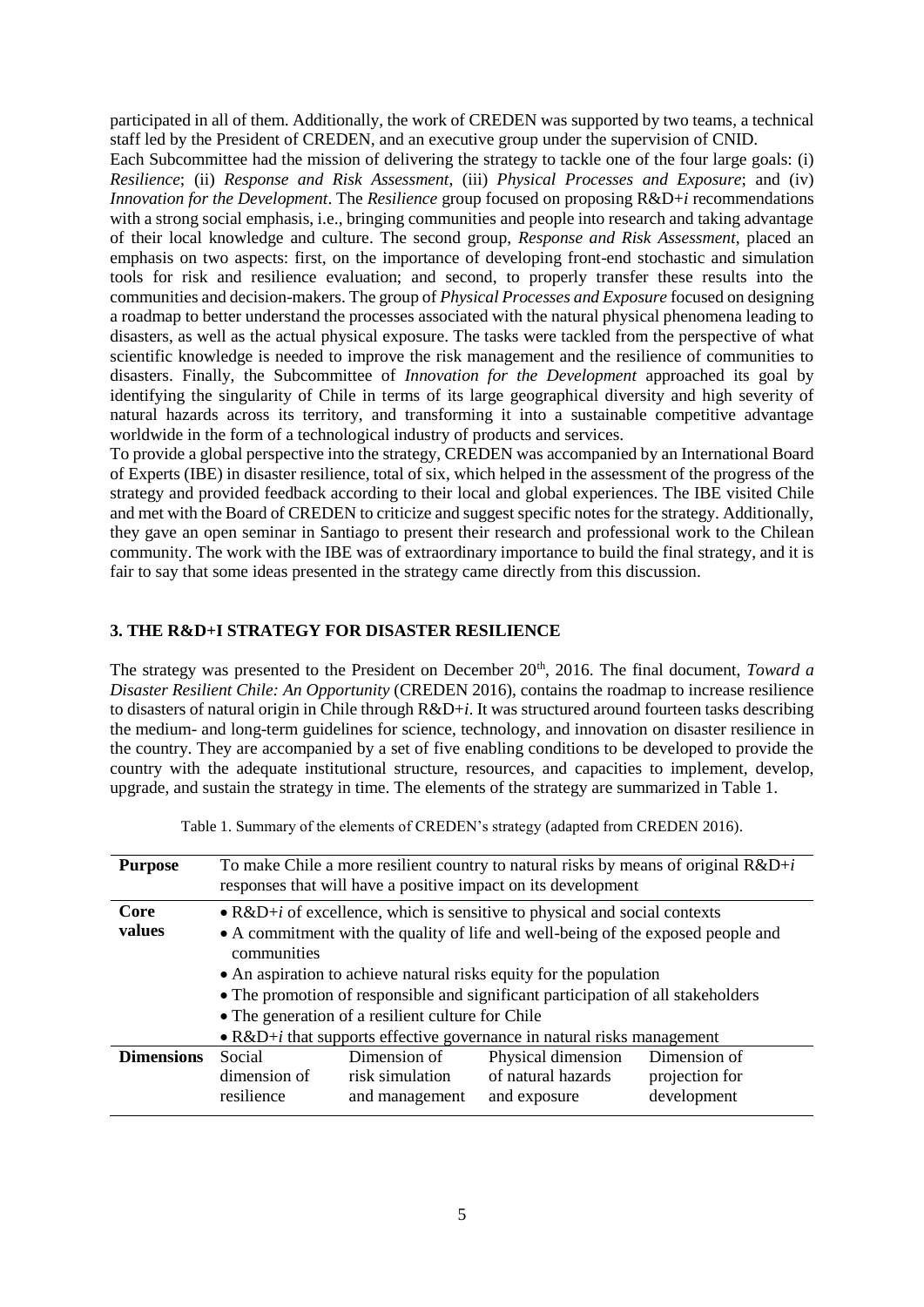| <b>Tasks</b>                  | T1: Social<br>resilience to<br>disasters<br>T2: Resilience<br>of lifelines and<br>critical<br>infrastructure<br>T3:<br>Demonstrative<br>projects on<br>regional and<br>community<br>resilience | T4: Scenarios of<br>disasters of<br>natural origin<br>T5: Simulation of<br>losses, and risk<br>and resilience<br>assessment<br>T6: Assessment<br>and improvement<br>of the resilience<br>of the built<br>environment | T7: Physics of the<br>natural hazards<br>processes<br>T8: National<br>monitoring and<br>reporting system for<br>natural hazards<br>T9: National models<br>of natural hazards<br>T10: Early warning<br>systems<br>T11: Predictive<br>models for disaster<br>response operations | T12: Public goods and<br>policies to activate the<br>demand for innovation<br>in disasters resilience<br>T13: Next-Generation<br>of technologies,<br>sustainable materials,<br>components, and<br>systems<br>T14: New applications<br>of ICCT <sup>*</sup> and other<br>enabling technologies |  |
|-------------------------------|------------------------------------------------------------------------------------------------------------------------------------------------------------------------------------------------|----------------------------------------------------------------------------------------------------------------------------------------------------------------------------------------------------------------------|--------------------------------------------------------------------------------------------------------------------------------------------------------------------------------------------------------------------------------------------------------------------------------|-----------------------------------------------------------------------------------------------------------------------------------------------------------------------------------------------------------------------------------------------------------------------------------------------|--|
| <b>Enabling</b><br>conditions | • Institutional framework for $R&D+i$ in disaster resilience<br>• Data and information integration<br>• Development of advanced human capital on resilience                                    |                                                                                                                                                                                                                      |                                                                                                                                                                                                                                                                                |                                                                                                                                                                                                                                                                                               |  |
|                               |                                                                                                                                                                                                |                                                                                                                                                                                                                      | • Development of infrastructure for scientific discovery and innovation in resilience                                                                                                                                                                                          |                                                                                                                                                                                                                                                                                               |  |

• Scientific outreach and dissemination

*\*ICCT: Information, Control, and Communication Technologies*

Because CREDEN was a multidisciplinary and multi-sectorial endeavour, one of the first tasks of the commission was to generate a common definition of resilience, shared by all, and which reflected the different dimensions of the concept while representing the ideas that the group had on the topic. The adopted definition was the following: "Resilience refers to the capacities of a system, person, community, or country exposed to a natural hazard to anticipate, resist, absorb, adapt, and recover from its effects in a timely and effective manner, and to achieve the preservation, restoration, and improvement of its structures, basic functions, and identity" (CREDEN 2016).

### *3.1 The R&D+i tasks*

One of the main concerns CREDEN had when defining the tasks was to outline a strategy where the R&D+*i* was driven directly from real community needs and the observed consequences and challenges arising after the recent events in the country, instead of preconceived research agendas coming from academy and other research institutions. This approach allowed positioning different subjects with low presence in academia but with large impact in the resilience of the country, such as understanding, assessing, and improving the operational continuity of different industries.

The fourteen tasks tackle four different dimensions of disaster resilience, including the creation of knowledge and its translation into technological development of goods, services, and devices (see Table 1). Regarding the social dimension of resilience, three tasks describe the interdisciplinary path to understand social vulnerability in a context of disasters of natural origin, drivers for resilience at the individual and organizational levels, and the capacities to anticipate, mitigate, prepare for, respond to, and recover from disasters. An important emphasis was also put in the thorough comprehension of resilience of critical infrastructures and lifelines and their interaction with all other social systems. Additionally, the development of demonstrative pilot projects is considered to increase awareness in the population, but also to properly assess the effectiveness and impact of the implementation of this strategy.

The strategy also decomposes the dimension of risk and simulation management in three tasks. Here, the focus is on the quantitative perspective of the problem and the calculation of risk and resilience in complex system multi-hazard environments. This dimension includes the development of multi-hazard scenarios of disasters of natural origin comprising knowledge from physical and social sciences and engineering into real geographical and social contexts. Scenario-driven research should feed the development of models and simulation tools to estimate the expected physical, social, economic, and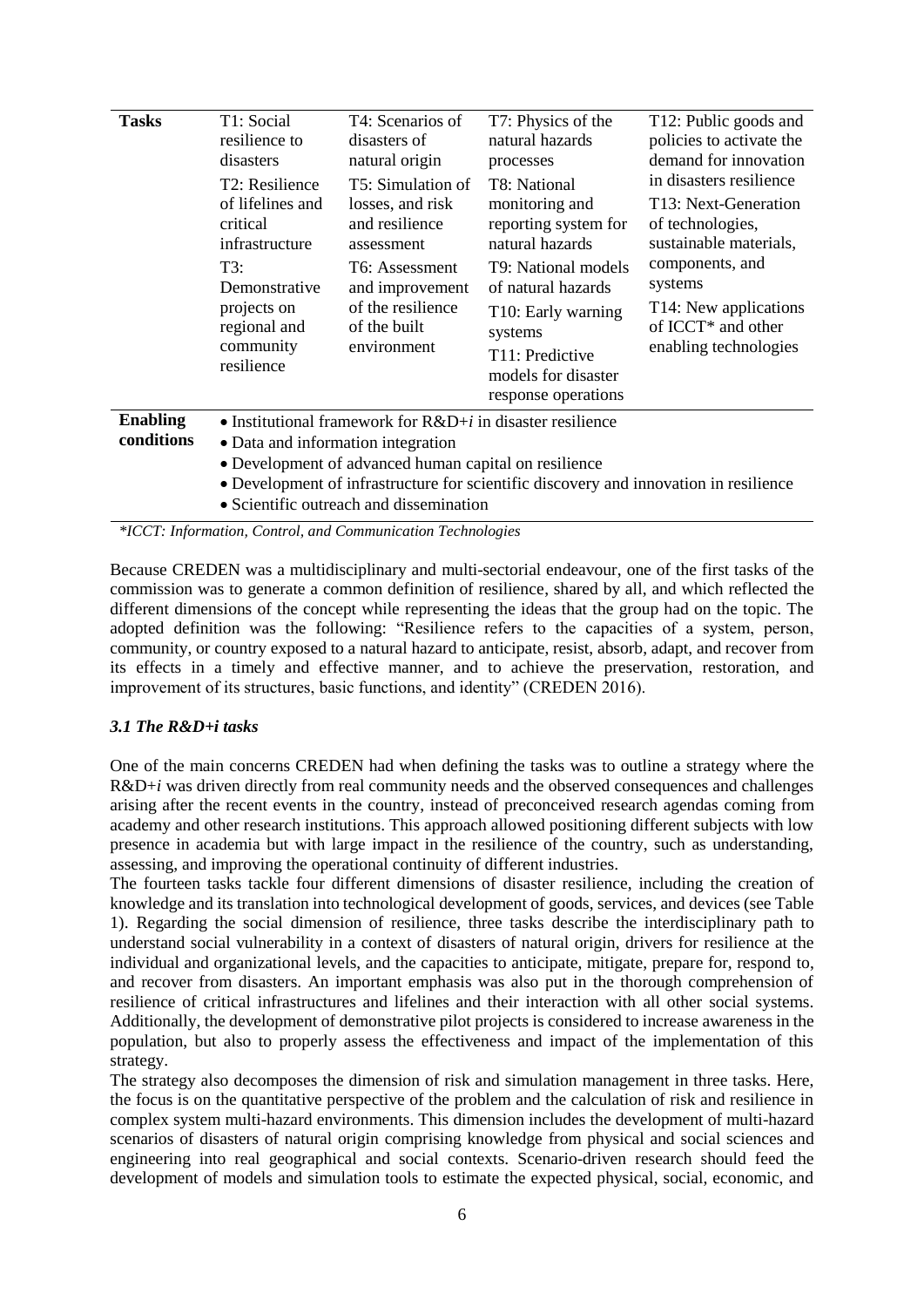environmental losses. Additionally, an emphasis is placed in probabilistic risk and resilience assessment, focusing on lifelines, critical and strategic infrastructure, networks, and communities. The upgrade and retrofit of the built environment is also considered through an extensive R&D+*i* program which will strengthen and better prepare it for future events.

The third dimension of the strategy corresponds to the physics of the natural processes that lead to the hazard, and the understanding of the evolution of the physical and human exposure in time. Thus, five different tasks outline the need for advancing knowledge on the generation, prediction, propagation, interrelation, and the physics of the processes governing natural events, with an emphasis in multihazard configurations. The other tasks describe the need for developing an improved and integrated national monitoring system for these hazards, adequate early warning systems for the Chilean context, reliable and high-resolution national models for hazards, and predictive models for disaster response.

Directly addressing the large goal of creating a new technological industry for disaster resilience, three tasks tackle the dimension of projection for the development of the strategy. These tasks acknowledge the need for activating the demand for disaster resilience innovations in the public and private sectors and proposes non-conventional instruments to facilitate their incorporation in areas with large impact in the country's resilience. An emphasis is placed in the use of new information and communication technology applications and solutions, control technologies, and in the development of new technological solutions for increasing community resilience throughout the country.

# *3.2 Enabling conditions*

Across the work of CREDEN and its Subcommittees, several structural deficiencies and collective collaboration problems were identified in the Chilean R&D+*i* ecosystem. These corresponded to major structural weaknesses decreasing the impact of the local research and preventing effective transfer of its results to public goods, services, and technologies. This way, five enabling conditions were defined to complement the fourteen R&D+*i* tasks and address these issues, thus providing a strong basis to sustain and implement the strategy in time. Recognizing the structural deficiencies hindering the development of high-impact R&D+*i* in disaster resilience in Chile, these five enabling conditions are key in the success of the strategy.

The enabling conditions are the following:

- **- Institutional R&D+***i* **framework for disaster resilience**: consists on developing the adequate institution to host, articulate, and develop the strategy consistently in time, in the form of a new national public institute of R&D+*i* for disaster resilience (see Section 4).
- **- Integration of data and information**: consists on the development of the National Spatial Data and Information System for R&D+*i* in disaster resilience, thus addressing the lack of integrated data and first-class information which strongly affects Chile's international image as a privileged natural laboratory for the comprehensive study of natural hazards and disasters.
- **- Advanced human capital in resilience**: consists on developing the necessary human capital specialized in disaster resilience to further support and develop the R&D+*i* outlined by the strategy. This will take the form of new special scholarship programs for prioritized areas, the creation of double doctorates programs with participation of local and international institutions devoted to research in disaster resilience, and creating a special postdoctoral program of applied research on disaster resilience that includes technological and innovation centers and highly specialized industries.
- **- Infrastructure for discovery and innovation in disaster resilience**: consists on creating a distributed national network of experimental facilities with at least one world-class laboratory per discipline, giving access to all researchers and developers within the R&D+*i* network. The following laboratories were proposed: (i) earthquakes and volcano hazards and response of the physical infrastructure; (ii) climate change and sustainability; (iii) tsunamis and cryospheric hazards; (iv) social vulnerability and resilience; and (v) manufacturing, sensorization, and information, control, and communication technologies (ICCT) for resilience.
- **- Public outreach and scientific dissemination**: consists on ensuring that the research and innovation generated reach decisions-makers and communities adequately through the development of specific channels for communication between the scientific community and the general public.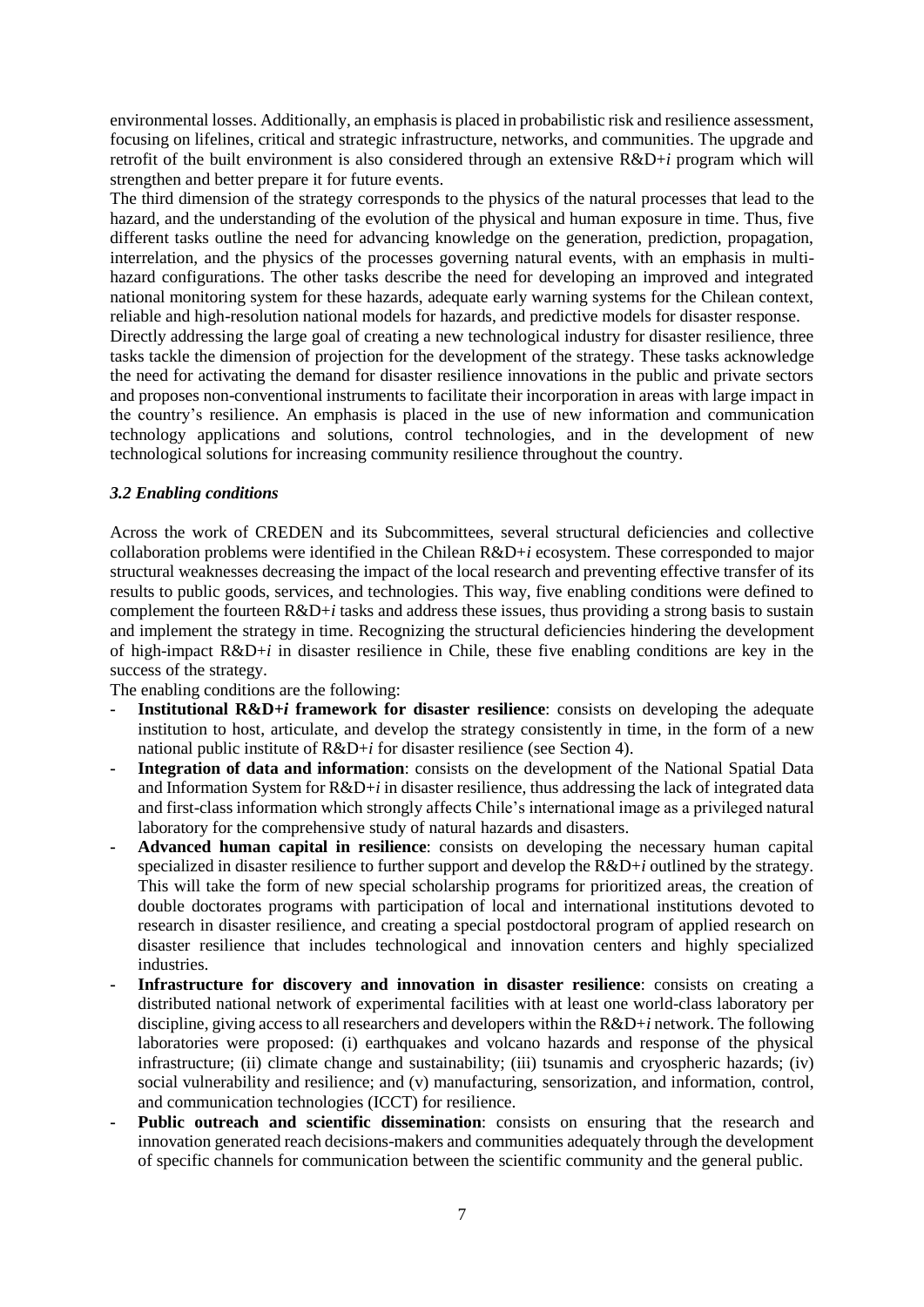#### *3.3 Budget and expected impact*

The budget was projected for a timeframe of twenty years, in US dollars of 2016. The average cost of implementing the strategy is estimated in \$45.7 million USD annually, for a total cost of \$914.2 million USD. Of this total, \$315 million USD would be allocated to the enabling conditions, and the remaining \$600 million USD to the fourteen tasks of the strategy.

To assess the impact that the implementation of the strategy could have in Chile, a Cost-Benefit ratio of 2.32 was calculated. The details of the calculations can be found in CREDEN (2016) and are based on an analysis made by the Multihazard Mitigation Council in 2005 and on the expected losses data provided for Chile in the Global Assessment Report on Disaster Risk Reduction (GAR) (UNISDR 2015b). This 2.32 Cost-Benefit ratio means that, in present terms, for each dollar invested in the strategy, the country would save 2.32 dollars in hazard related losses. To accomplish these savings in time, one of the main challenges for the implementation of the strategy is the transfer of knowledge. For this reason, the enabling activity related to outreach and dissemination plays a key role in the success of achieving larger resilience.

### **4. IMPLEMENTING THE STRATEGY: THE DESIGN OF THE NATIONAL INSTITUTE OF R&D+I FOR DISASTER RESILIENCE**

The involvement of different groups of stakeholders in CREDEN led to immediate actions to implement its R&D+*i* strategy. Thus, a 1-year fund from the Production Development Corporation (CORFO) was raised to work in the detailed design of the National Institute of R&D+*i* for Disaster Resilience, in short ITReND. The Institute arises from the first enabling condition of CREDEN's strategy (see Section 3.2), with the goal of overseeing the implementation of the rest of the strategy in time.

The project of designing ITReND was led during 2017 by CREDEN's President with the collaboration of a group from Pontificia Universidad Católica de Chile and the Center for Mathematical Modeling at University of Chile. The project was overseen by CNID and the Ministry of the Interior and Public Safety. The institutional design of ITReND included the following tasks: (i) definition of its roles and functions; (ii) map of the existent capacities for  $R&D+i$  in disaster resilience in Chile, including people, infrastructure, and networks; (iii) perform a national and international benchmarking; (iv) define an organizational and governance model; (v) define a set of performance indicators; and (vi) develop a strategy and policy of intellectual and industrial property.

### *4.1 ITReND's value proposition*

The focus of ITReND was defined as solving the set of structural collective coordination failures in the disaster resilience R&D+*i* ecosystem. One of the most significant of these faults is the difficulty of coordination that affects the interactions among all actors of the system –academia, industry, public sector, and civil society. This affects the ability of the system to produce synergies, harming its overall performance and production of goods. An important manifestation of this problem is the deficient crossdisciplinary and interdisciplinary collaboration between national institutions, both in the academy, and in the public and productive sector. This hampers the development of innovations and does not take advantage of the benefits arising from the interaction of different research groups. In addition, international collaboration is fragmented in different centers throughout the country, making it difficult to establish a common vision and long-term goals with effective interactions on strategic issues that directly impact the development of the country. This lack of coordination triggers an inefficient use of the scarce existing resources, be they financial, human, or infrastructure.

Likewise, investment in innovation programs is difficult due to the incipient size of the market associated with technological solutions in this area. This is partly due to the absence of a public demand capable of generating the growth of the industry, a limited internal demand for innovative solutions, and the absence of an active capital market of insurance and reinsurance for projects designed and operated in a context of natural hazards. Additionally, there are problems of disaggregation and disconnection in the value chain of technology transfer in the field, with few links between scientists, experts, practitioners, and innovators capable of strengthening and energizing this chain.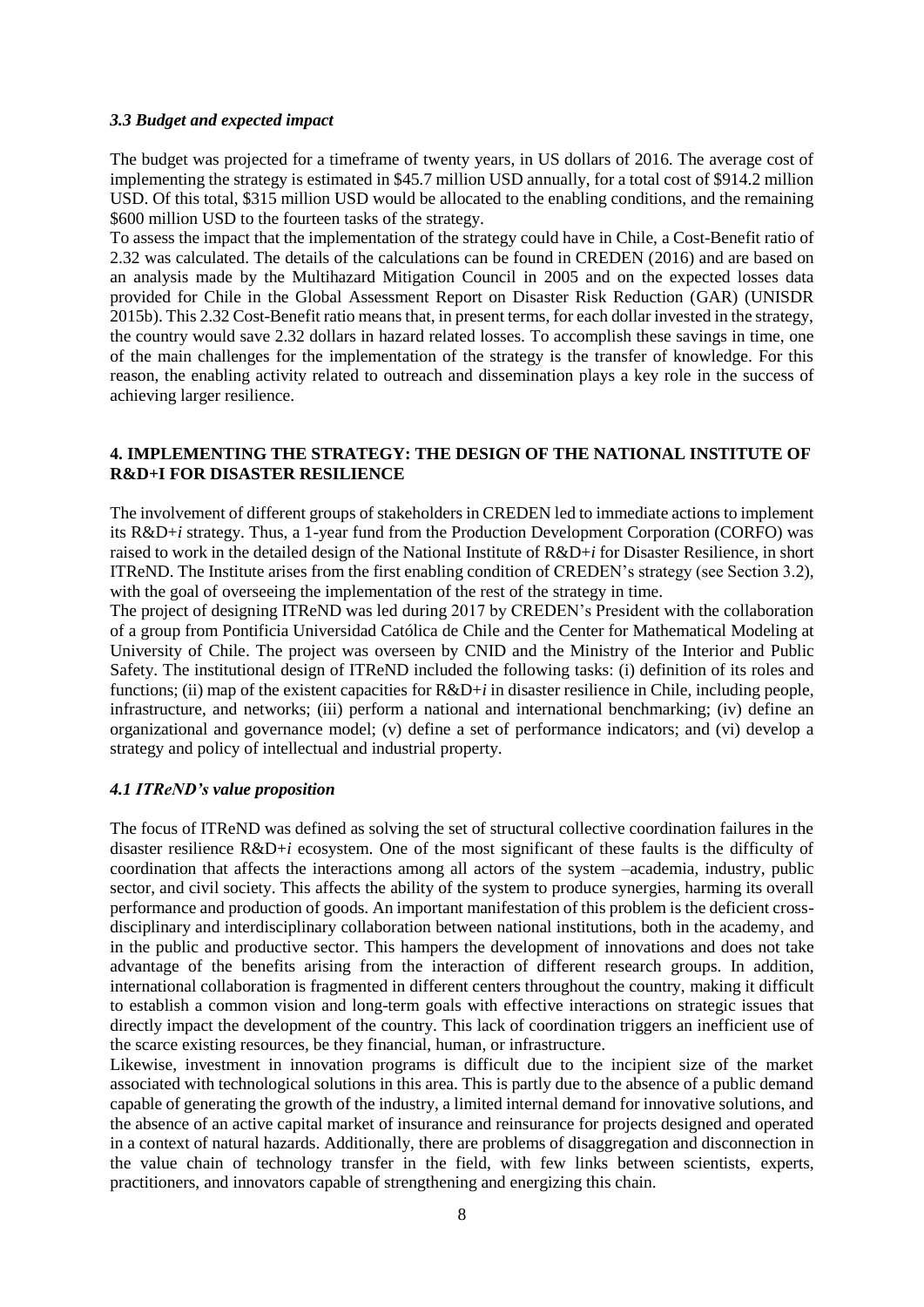Moreover, the system is affected by the classic problem of missing markets for public goods. The main objective of the results of the R&D+*i* tasks proposed by CREDEN's strategy is the generation of knowledge to increase disaster resilience. This knowledge, and subsequent transfer to the community, comply with the two basic principles that define a public good: non-rivalry and non-exclusion. Programs leading to increased resilience in the country guarantee greater opportunities for safety and prevention of disasters, benefiting the entire population, without rivalry in their enjoyment. This results in a low availability of private resources for the financial support of such a system, except for well-defined niches, such as operational continuity in certain industries. In a country like Chile, constantly confronted with these events, it is in the public interest that the state provides resources and incentives to maintain an active R&D+*i* strategy leading to the development of scientific knowledge and technologies to improve the preparation, response, recovery, and mitigation capacities, in addition to constantly promoting a culture of resilience.

In this context, three axes of strategic action were defined for ITReND. Axis I refers to the **Intelligent Articulation of the R&D+***i* **network**, and is associated with the process of coordination of the capacities and resources for R&D+*i* in a coherent and efficient manner around CREDEN's strategy. The second axis deals with the **Capacities for R&D+***i*, and is associated with generating and building the basic tools necessary for the development of first-level R&D+*i* in Chile; this axis encompasses three of the four enabling conditions identified by CREDEN (see Section 3.2). And Axis III, which is related to **Transfer and Dialogue with Society**, associated with the process of synthesizing, disseminating, and transferring the results of R&D+*i* toward society through a permanent dialogue between the different actors of the R&D+*i* ecosystem and communities, and translating them into goods such as technologies, services, and public policies.

The three axes for strategic action in ITReND gather all the elements in CREDEN's strategy, namely the R&D+*i* tasks (see Section 3.1) and the enabling conditions (see Section 3.2). To facilitate the coherence between CREDEN and ITReND, each action axis is composed of different strategic functions as described in Table 2.

| <b>Strategic</b><br><b>Axis</b>                                                                                                                                                          | Goal                                                                                                                      | <b>Strategic</b><br><b>Function</b>                                                                                                                                                                                                                                                                   | <b>Description</b>                                                                                                    |
|------------------------------------------------------------------------------------------------------------------------------------------------------------------------------------------|---------------------------------------------------------------------------------------------------------------------------|-------------------------------------------------------------------------------------------------------------------------------------------------------------------------------------------------------------------------------------------------------------------------------------------------------|-----------------------------------------------------------------------------------------------------------------------|
| Coordinate the<br>Axis I:<br>capacities and<br>Intelligent<br>articulation<br>resources for<br>$R&D+i$ in a<br>coherent and<br>efficient manner<br>around<br><b>CREDEN's</b><br>strategy |                                                                                                                           | Articulation of<br>the $R&D+i$<br>network                                                                                                                                                                                                                                                             | Coordination of the $R&D+i$ network according<br>to CREDEN's strategy                                                 |
|                                                                                                                                                                                          | Intelligence and<br>establishment<br>of guidelines                                                                        | Intelligence and technological surveillance<br>allowing ITReND to deliver long-term<br>guidelines for larger resilience. Considers: (i)<br>mapping the needs, concerns, and interests of<br>the different stakeholders of the $R&D+i$ system,<br>and (ii) the permanent updating CREDEN's<br>strategy |                                                                                                                       |
| Axis II:<br>Capacities<br>for $R&D+i$                                                                                                                                                    | Generate and<br>build the basic<br>tools and<br>capacities<br>necessary to<br>develop first-<br>level $R&D+i$ in<br>Chile | Data<br>infrastructure                                                                                                                                                                                                                                                                                | Development and implementation of an open<br>data and information infrastructure to promote<br>$R&D+i$ for resilience |
|                                                                                                                                                                                          |                                                                                                                           | Advanced<br>human capital                                                                                                                                                                                                                                                                             | Development and insertion of the professionals<br>necessary to implement and sustain the strategy<br>over time        |
|                                                                                                                                                                                          |                                                                                                                           | Experimental<br>infrastructure                                                                                                                                                                                                                                                                        | Development and coordination of the<br>infrastructure network for discovery and<br>innovation for resilience          |

Table 2. ITReND's value proposition is spread into three strategic action axes and eight strategic functions.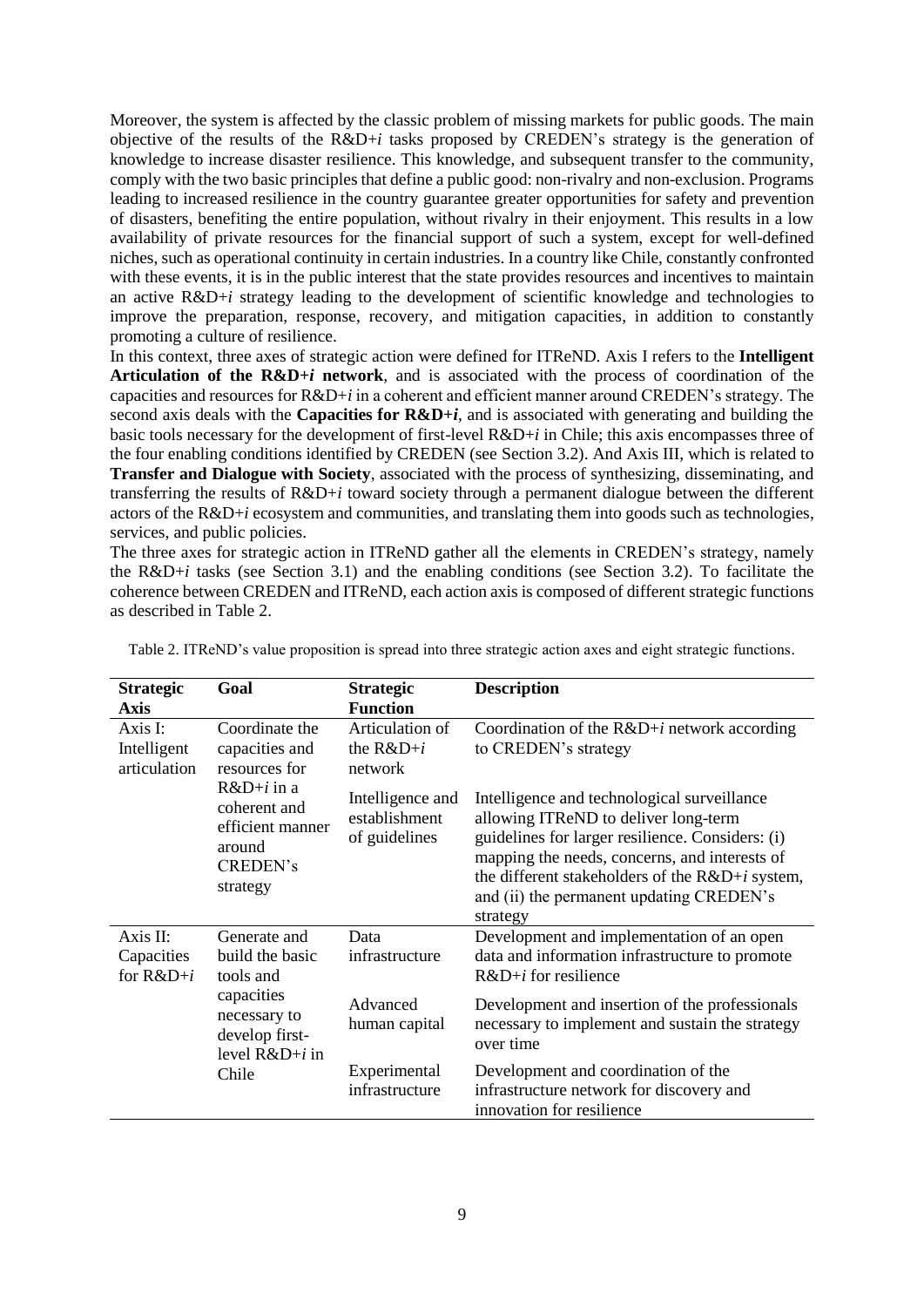| Axis III:       | Synthesize,                                                                                                                                               | Development                                            | Development of initiatives that incorporate the                                                                                                                                                                                                                                             |
|-----------------|-----------------------------------------------------------------------------------------------------------------------------------------------------------|--------------------------------------------------------|---------------------------------------------------------------------------------------------------------------------------------------------------------------------------------------------------------------------------------------------------------------------------------------------|
| <b>Transfer</b> | disseminate and                                                                                                                                           | of public                                              | knowledge generated through the $R&D+i$ in the                                                                                                                                                                                                                                              |
| and             | transfer the                                                                                                                                              | policies                                               | process of creation of public policies. This                                                                                                                                                                                                                                                |
| dialogue        | results of                                                                                                                                                |                                                        | includes the generation and renewal of laws and                                                                                                                                                                                                                                             |
| with            | $R&D+i$ to the                                                                                                                                            |                                                        | regulations that regulate the actions of private                                                                                                                                                                                                                                            |
| society         | society in the<br>form of<br>technologies,<br>goods, and<br>public policies,<br>while<br>establishing a<br>continuous<br>dialogue with<br>the communities |                                                        | actors and of public institutions                                                                                                                                                                                                                                                           |
|                 |                                                                                                                                                           | Linkage with<br>the society                            | Connection with the different social actors that<br>ensure both the active citizen participation in<br>the generation and transfer of knowledge and<br>the technologies that are developed, as well as<br>the enthusiastic incorporation of the issue of<br>resilience in public discussion |
|                 |                                                                                                                                                           | Development<br>of new<br>solutions and<br>industry for | Promotion of the generation of a new industry<br>of innovative technologies, materials, and<br>services associated with disaster resilience                                                                                                                                                 |
|                 |                                                                                                                                                           | resilience                                             |                                                                                                                                                                                                                                                                                             |

#### *4.2 The new institutional framework in Chile*

It must be taken into account that the new institute will face institutional challenges in the country. In the first place, the 2017 presidential election of late December may certainly have an impact in the Institute's future, since the new President will have to make important decisions about continuity and strengthening of this type of projects. Unfortunately, the topic of science and technology has been almost completely absent from the political discussion and no candidate committed to a full plan for disaster risk management either. This creates a halo of uncertainty that ITReND will certainly have to consider during the next year.

Also, there are two bills that are under discussion right now in Chile's parliament that directly affect ITReND and could have a positive impact in its development. First, there is a project to upgrade the current ONEMI into a National Service of Risk and Emergency Management. This does not only mean greater resources for this institution but also shows an evolution from emergency and disaster management to a comprehensive program on disaster risk reduction. Also, the project contemplates the creation of a Committee of Experts to advice the President in topics related to risk and disasters that should be integrated by six relevant scientists from different areas of knowledge. This also shows that the law contemplates a change of paradigm in the country, one where ITReND can easily find a place to develop.

The second bill under discussion today, which is enormously relevant for the development of ITReND, is the project for the creation of a Ministry of Science and Technology. Nowadays, the strategy of scientific development and research in Chile is in the hands of a Commission (CONICYT) that was created in 1967 within the Ministry of Education. This institution has a budget of \$305,491 million pesos (~\$466 million USD) to fund research and development in the country. However, it is a fact that Chile has an enormous gap between this amount and what it is really needed to invest in R&D+*i* to become a developed country: only 0.38% of Chile's GDP is invested in this area, versus a 2.38% average among OECD countries. Thus, the new project under discussion intends to create a new institution that can manage and execute instruments for the promotion and development of science and technology. In this context, and assuming both projects will have a positive ending, it is clear that ITReND is crucial in the development of both policies.

Despite ITReND still has not been formally created legally, it has had an important influence in the country's R&D policy. During the process of designing the Institute, and highly influenced by CREDEN's strategy, CONICYT has announced the creation of its first fellowship in prioritized areas to study masters programs abroad. One of the three areas for these fellowships is disaster resilience, together with water resources and digital transformation. With 75 available scholarships, this constitutes a major achievement of CREDEN and a first step in the implementation of the enabling conditions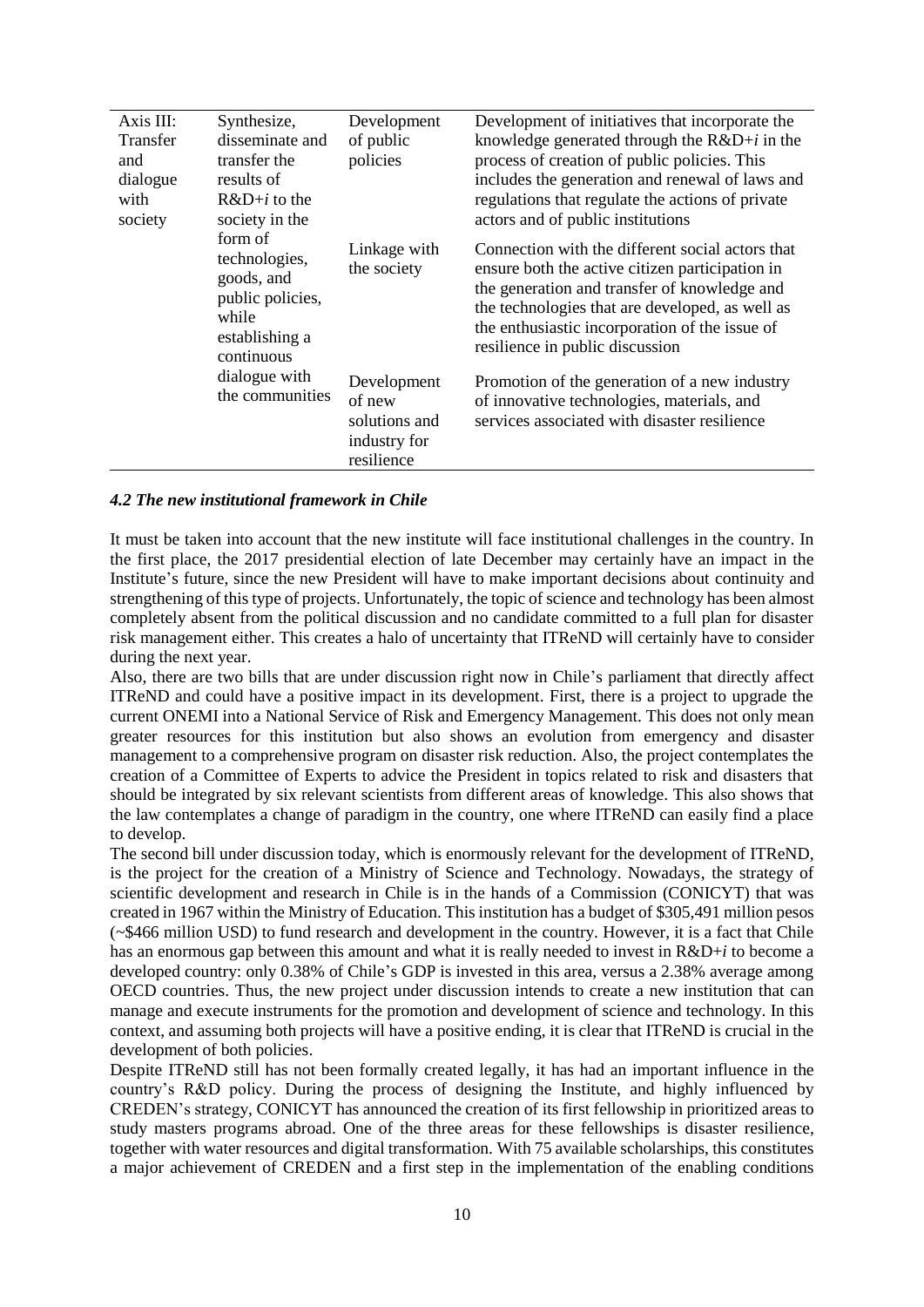programs (see Section 3.2), which will certainly have an important effect in the construction of the basis for increasing resilience in Chile through R&D+*i*.

### **5. CONCLUSIONS**

This paper presented Chile's recent effort to develop a comprehensive R&D+*i* strategy for disaster resilience. This endeavor started with the conformation of a multi-sectorial national group of experts, CREDEN, by mandate of the President. The work of CREDEN showed that resilience is a challenge that must be confronted trough a collaborative effort. Disasters are a shared concern that benefit enormously from cross- and interdisciplinary perspectives. Also, it was shown that disasters can be looked at also from a more positive viewpoint, say as an opportunity for growth and development. In this context, Chile was seen as a "natural laboratory" for R&D*+i* in resilience. Consequently, a strategy for taking advantage of this situation has been created. The strategy aims to two major goals. On one side, to provide the inputs needed to improve the scientific work and technology that would allow Chile to be a more resilient country, thus reducing the important impact of disasters. On the other side, to transform Chile into an innovation hub for disaster resilience based on its singular conditions. To this end, five enabling conditions were identified, and 14 specific tasks were defined.

Additionally, the work of CREDEN produced a consensus about the lack of funding, support, and the institutional framework needed for the implementation of the strategy. This awareness led to raise funding for the implementation of the first of the enabling conditions; this is, the creation of a national institute to oversee the development of the strategy. Thus, the experience of CREDEN continued with the design of ITReND, the National Public Technological Institute of R&D+*i* for Disaster Resilience. As a meta-institution meant to provide a long-term plan for R&D+*i* in risk and resilience to disasters, ITReND will coordinate the existing capabilities of the country toward the goals stated by CREDEN's strategy, and further develop the conditions to improve and sustain it in time.

This experience can be considered as a case-study to show how science and technology can play a significant role in the development of future public policy aimed to public goods. A good example is the change in purpose-oriented scholarships produced this year in Chile. The Chilean example can serve and encourage other disaster-prone countries to position science, technology, and innovation in the core of public policies in their countries, which in this case aim to increased resilience.

### **7. ACKNOWLEDGMENTS**

This work was partially supported by the Production Development Corporation (CORFO) under grant 16ITPS-67551 and by the National Commission for Scientific and Technological Research (CONICYT) under project FONDECYT 1170836 and the National Research Center for Integrated Natural Disaster Management (CIGIDEN) CONICYT/FONDAP/15110017. The authors are very grateful to all the people who participated in CREDEN in its Board, Subcommittees, and Executive Team, and to the International Board of Experts.

### **8. REFERENCES**

Consejo Nacional de Innovación para el Desarrollo (CNID) (2015). A shared dream for the future of Chile: report for the President of the Republic, Michelle Bachelet. Presidential commission Science for the Development of Chile [in Spanish]. Available online at [http://www.cnid.cl/2015/07/23/un-sueno-compartido-para-el-futuro-de](http://www.cnid.cl/2015/07/23/un-sueno-compartido-para-el-futuro-de-chile/)[chile/](http://www.cnid.cl/2015/07/23/un-sueno-compartido-para-el-futuro-de-chile/) (accessed December 9, 2017).

de la Llera JC, Rivera F, Mitrani-Reiser J, Jünemann R, Fortuño C, Ríos M, Hube M, Santa María H, Cienfuegos R (2017). Data collection after the 2010 Maule earthquake in Chile. *Bulletin of Earthquake Engineering*, 15(2): 555–588.

Dilley M, Chen RS, Deichmann U, Lerner-Lam AL, Arnold M, Agwe J, Buys P, Kjevstad O, Lyon B, Yetman G (2005). Natural disaster hotspots: a global risk analysis. World Bank Publications, report number 34423. Available